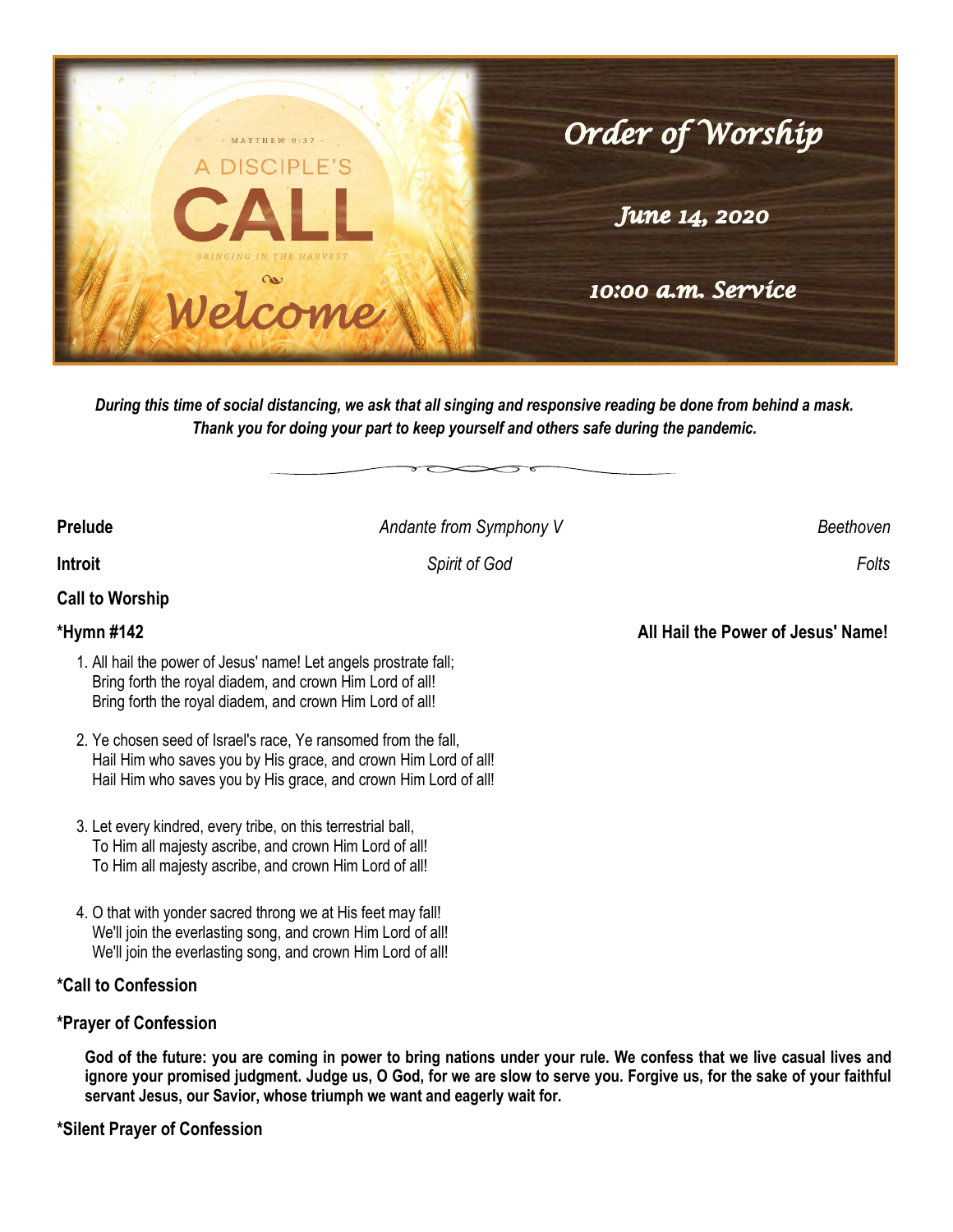### **\*Assurance of Pardon**

Leader: Friends, believe the good news.  **All: In Jesus Christ we are forgiven.**

### **\*Congregational Response** *Gloria Patri*

**Welcome and Announcements**

**Presentation of Tithes and Offerings** 

 **Offertory** 2012 *Trust and Obey* **2012**  *Mallory Mallory Mallory* 

 **\*Hymn #592** *The Doxology*

## **\*Prayer of Commitment and the Lord's Prayer**

 **Our Father, who art in heaven, hallowed be thy name. Thy kingdom come, thy will be done on earth as it is in heaven. Give us this day our daily bread; and forgive us our debts as we forgive our debtors; and lead us not into temptation, but deliver us from evil. For thine is the kingdom and the power and the glory, forever. Amen.** 

## **\*Choral Response**

### **Anthem** *Rejoice! Powell*

# **Scripture Reading Exodus 19:2-8a**

<sup>2</sup> For they had departed from Rephidim, had come to the Wilderness of Sinai, and camped in the wilderness. So Israel camped there before the mountain.

<sup>3</sup> And Moses went up to God, and the LORD called to him from the mountain, saying, "Thus you shall say to the house of Jacob, and tell the children of Israel: <sup>4</sup> You have seen what I did to the Egyptians, and how I bore you on eagles' wings and brought you to Myself. <sup>5</sup> Now therefore, if you will indeed obey My voice and keep My covenant, then you shall be a special treasure to Me above all people; for all the earth is Mine. <sup>6</sup> And you shall be to Me a kingdom of priests and a holy nation.' These are the words which you shall speak to the children of Israel."

<sup>7</sup> So Moses came and called for the elders of the people, and laid before them all these words which the LORD commanded him. <sup>8</sup> Then all the people answered together and said, "All that the LORD has spoken we will do." So Moses brought back the words of the people to the LORD.

 The Word of the Lord. **Thanks be to God.**

# **Children's Time**

- 1. Come, Holy Spirit, heavenly Dove, With all Thy quickening powers; Kindle a flame of sacred love in these cold hearts of ours.
- 2. In vain we tune our formal songs, In vain we strive to rise; Hosannas languish on our tongues, and our devotion dies.
- 3. Dear Lord! and shall we ever live at this poor dying rate? Our love so faint, so cold to Thee, and Thine to us so great!
- 4. Come, Holy Spirit, heavenly Dove, With all Thy quickening powers; Come, shed abroad the Savior's love and that shall kindle ours.

**\*Hymn #126 Come, Holy Spirit, Heavenly Dove**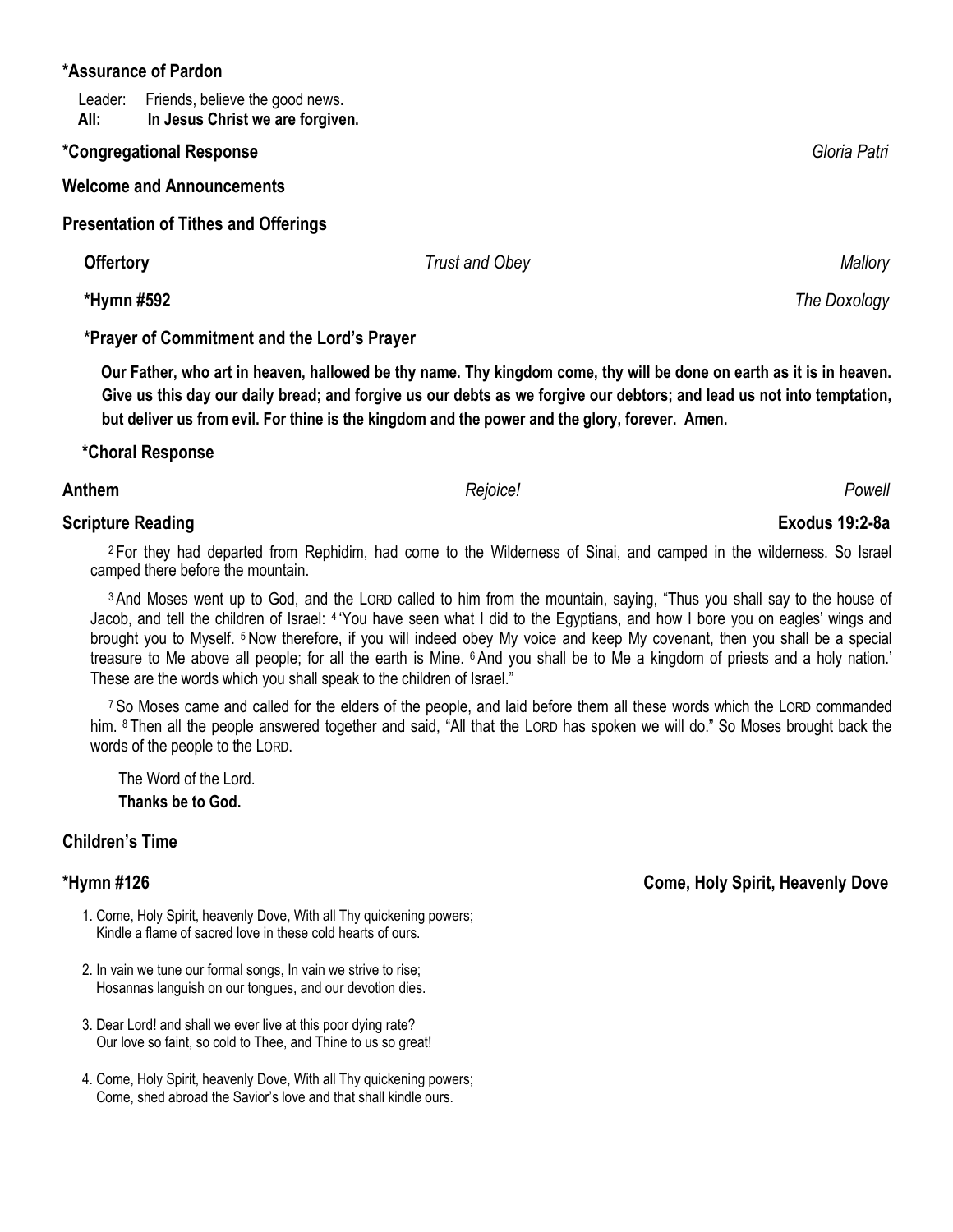**Scripture Reading Matthew 9:35-10:8 Matthew 9:35-10:8** 

<sup>35</sup> Then Jesus went about all the cities and villages, teaching in their synagogues, preaching the gospel of the kingdom, and healing every sickness and every disease among the people. <sup>36</sup> But when He saw the multitudes, He was moved with compassion for them, because they were weary and scattered, like sheep having no shepherd. <sup>37</sup> Then He said to His disciples, "The harvest truly is plentiful, but the laborers are few. <sup>38</sup> Therefore pray the Lord of the harvest to send out laborers into His harvest."

10:1 And when He had called His twelve disciples to Him, He gave them power over unclean spirits, to cast them out, and to heal all kinds of sickness and all kinds of disease. <sup>2</sup>Now the names of the twelve apostles are these: first, Simon, who is called Peter, and Andrew his brother; James the son of Zebedee, and John his brother; <sup>3</sup> Philip and Bartholomew; Thomas and Matthew the tax collector; James the son of Alphaeus, and Lebbaeus, whose surname was Thaddaeus; <sup>4</sup> Simon the Cananite, and Judas Iscariot, who also betrayed Him.

<sup>5</sup> These twelve Jesus sent out and commanded them, saying: "Do not go into the way of the Gentiles, and do not enter a city of the Samaritans.  $6$  But go rather to the lost sheep of the house of Israel.  $7$  And as you go, preach, saying, 'The kingdom of heaven is at hand.' <sup>8</sup> Heal the sick, cleanse the lepers, raise the dead, cast out demons. Freely you have received, freely give.

**Sermon Your Choices are Fine!** Rev. Dr. Lynn Hargrove

### **\* Affirmation of Faith The Apostles' Creed**

**I believe in God the Father Almighty, Maker of heaven and earth.**

**And in Jesus Christ his only Son our Lord; who was conceived by the Holy Ghost, born of the Virgin Mary, suffered under Pontius Pilate, was crucified, dead, and buried; he descended into hell; the third day he rose again from the dead; he ascended into heaven, and sitteth on the right hand of God the Father Almighty; from thence he shall come to judge the quick and the dead.**

**I believe in the Holy Ghost; the holy catholic Church; the communion of saints; the forgiveness of sins; the resurrection of the body; and the life everlasting. Amen.**

### **\*Prayers of the People**

1. God sent His son, they called Him Jesus He came to love, heal, and forgive. He lived and died to buy my pardon, An empty grave is there to prove my Savior lives.

Refrain:

 Because He lives, I can face tomorrow. Because He lives, All fear is gone. Because I know He holds the future, And life is worth the living just because He lives.

3. And then one day I'll cross the river, I'll fight life's final war with pain. And then as death gives way to victory, I'll see the lights of glory and I'll know He lives. (Refrain)

### **\*Charge and Benediction**

**\*Hymn #364 Because He Lives**